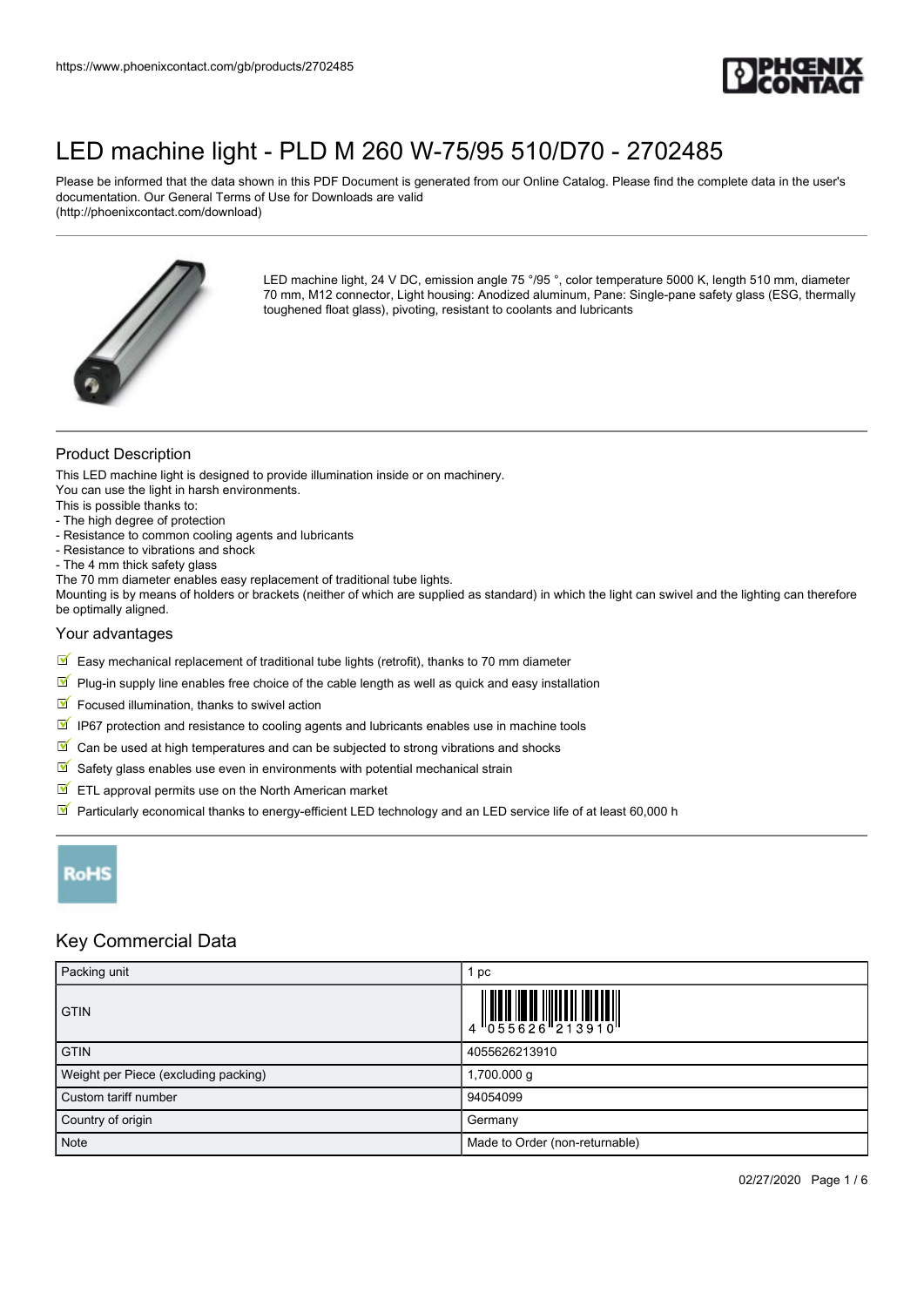

## Technical data

#### **Dimensions**

| Width              | 170 mm                                  |
|--------------------|-----------------------------------------|
| Height             | l 58 mm                                 |
| Length             | $1510$ mm                               |
| Note on dimensions | Length without M12 flush-type connector |

#### Ambient conditions

| Ambient temperature (operation)          | i 0 °C … 45 °C        |
|------------------------------------------|-----------------------|
| Ambient temperature (storage/transport)  | $-20 °C  75 °C$       |
| Permissible humidity (operation)         | 95%                   |
| Permissible humidity (storage/transport) | 95 % (non-condensing) |
| Air pressure (operation)                 | 69 kPa  102 kPa       |
| Air pressure (storage/transport)         | 69 kPa  102 kPa       |
| Degree of protection                     | IP67                  |

### **General**

| <b>Note</b>           | The PLD M-ME MC/D70 mounting holder (Order No. 2702493) or the<br>PLD M-ME MB/D70 mounting bracket (Order No. 2702494) is required<br>in order to mount the light. |
|-----------------------|--------------------------------------------------------------------------------------------------------------------------------------------------------------------|
| Color                 | aluminum color                                                                                                                                                     |
| Net weight            | 1700 g                                                                                                                                                             |
| Mounting type         | Screw mounting                                                                                                                                                     |
| Assembly instructions | Mounting with mounting holders or mounting brackets, please observe<br>the notes in the package slip.                                                              |
| Mounting position     | any                                                                                                                                                                |

#### Power supply for module electronics

| Connection technology               | M <sub>12</sub> connector   |
|-------------------------------------|-----------------------------|
| Connection method                   | M12 connector, (A-coded)    |
| Number of positions                 | 4                           |
| Permissible conductor cross section | min. $0.34$ mm <sup>2</sup> |
| Supply voltage                      | 24 V DC                     |
| Supply voltage range                | 18 V DC  30 V DC            |
| Current consumption                 | typ. 0.75 A (at 24 V DC)    |
| Power consumption                   | approx. $18 W$ (at 24 V DC) |
| Type of protection                  | Surge protection            |
|                                     | Reverse polarity protection |

### Connection data

| Connection method                              | M12 connector, (A-coded) |
|------------------------------------------------|--------------------------|
| Light properties                               |                          |
| Source of light type                           | LED                      |
| $\mathbf{M}$ and $\mathbf{M}$ are $\mathbf{M}$ | $\sim$                   |

| Number of LEDs                   | 36            |
|----------------------------------|---------------|
| Service life, lighting appliance | 60000 h (L70) |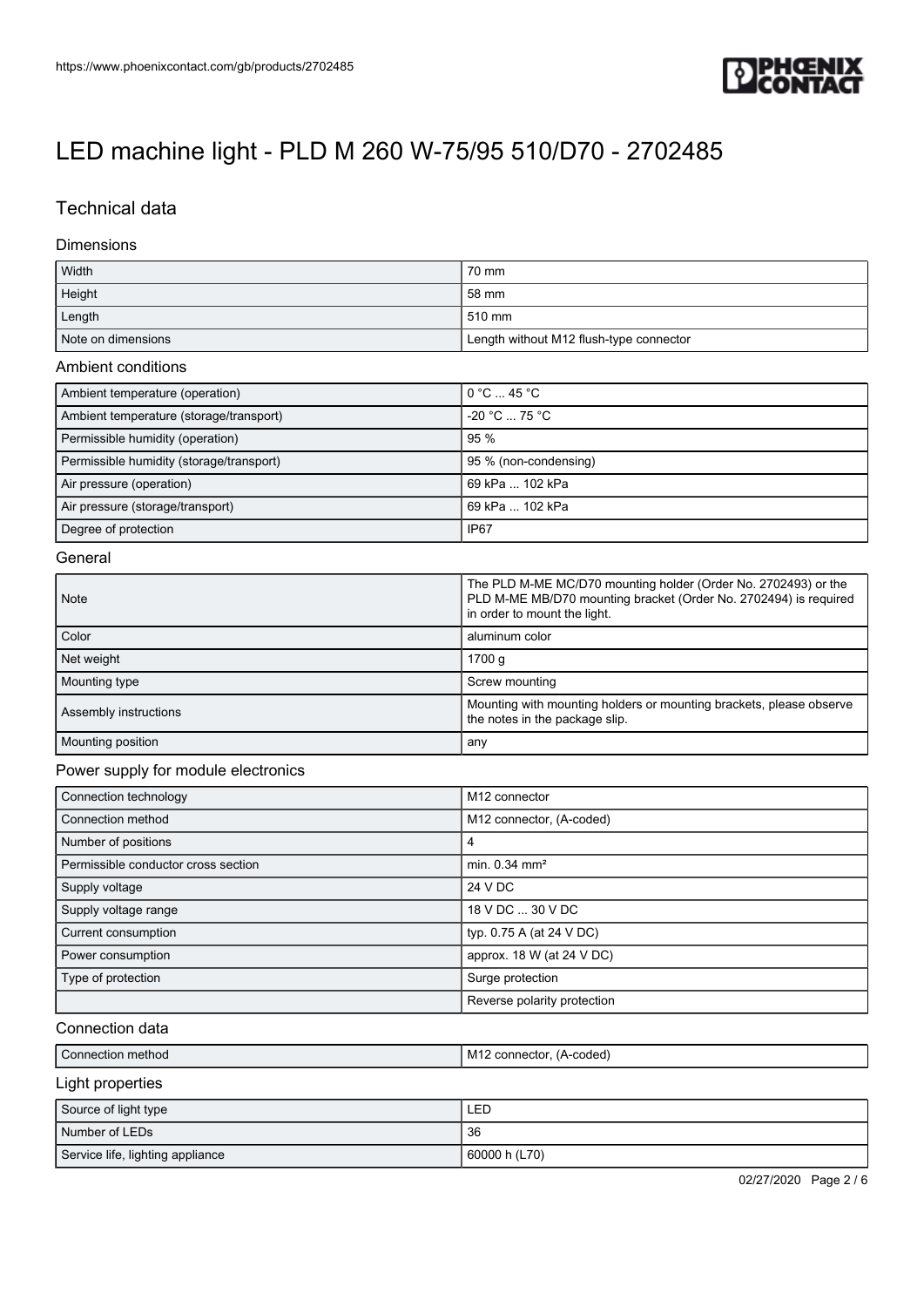

## Technical data

### Light properties

| Light color                      | Neutral white                                                   |
|----------------------------------|-----------------------------------------------------------------|
| Color temperature / wavelength   | 5000 K ±8 %                                                     |
| Color rendering index            | 85                                                              |
| Luminous flux                    | approx. 1350 lm (Net luminous flux)                             |
| <b>Illumination</b>              | max. 662 lx (Distance of 1 m)                                   |
| Average illumination             | 506 lx (Distance of 1 m over 1 m <sup>2</sup> area)             |
| Emission angle                   | 75 ° (C0-C180)                                                  |
| <b>Standards and Regulations</b> |                                                                 |
| Mechanical tests                 | Vibration resistance in acc. with EN 60068-2-6/IEC 60068-2-6 4g |
|                                  | Shock in acc. with EN 60068-2-27/IEC 60068-2-27 50g             |
| Protection class                 | III (IEC 61140, EN 61140, VDE 0140-1)                           |

### Environmental Product Compliance

| China RoHS | Environmentally friendly use period: unlimited = EFUP-e |
|------------|---------------------------------------------------------|
|            | i No hazardous substances above threshold values        |

## Drawings

Dimensional drawing



## Classifications

### eCl@ss

| eCl@ss 4.0 | 27110800 |
|------------|----------|
| eCl@ss 4.1 | 27110800 |
| eCl@ss 5.0 | 27119100 |
| eCl@ss 5.1 | 27119100 |
| eCl@ss 7.0 | 27119010 |
| eCl@ss 8.0 | 27119010 |
| eCl@ss 9.0 | 27110345 |

ETIM

| <b>ETIM 3.0</b> | EC000348 |
|-----------------|----------|
| ETIM 4.0        | EC000348 |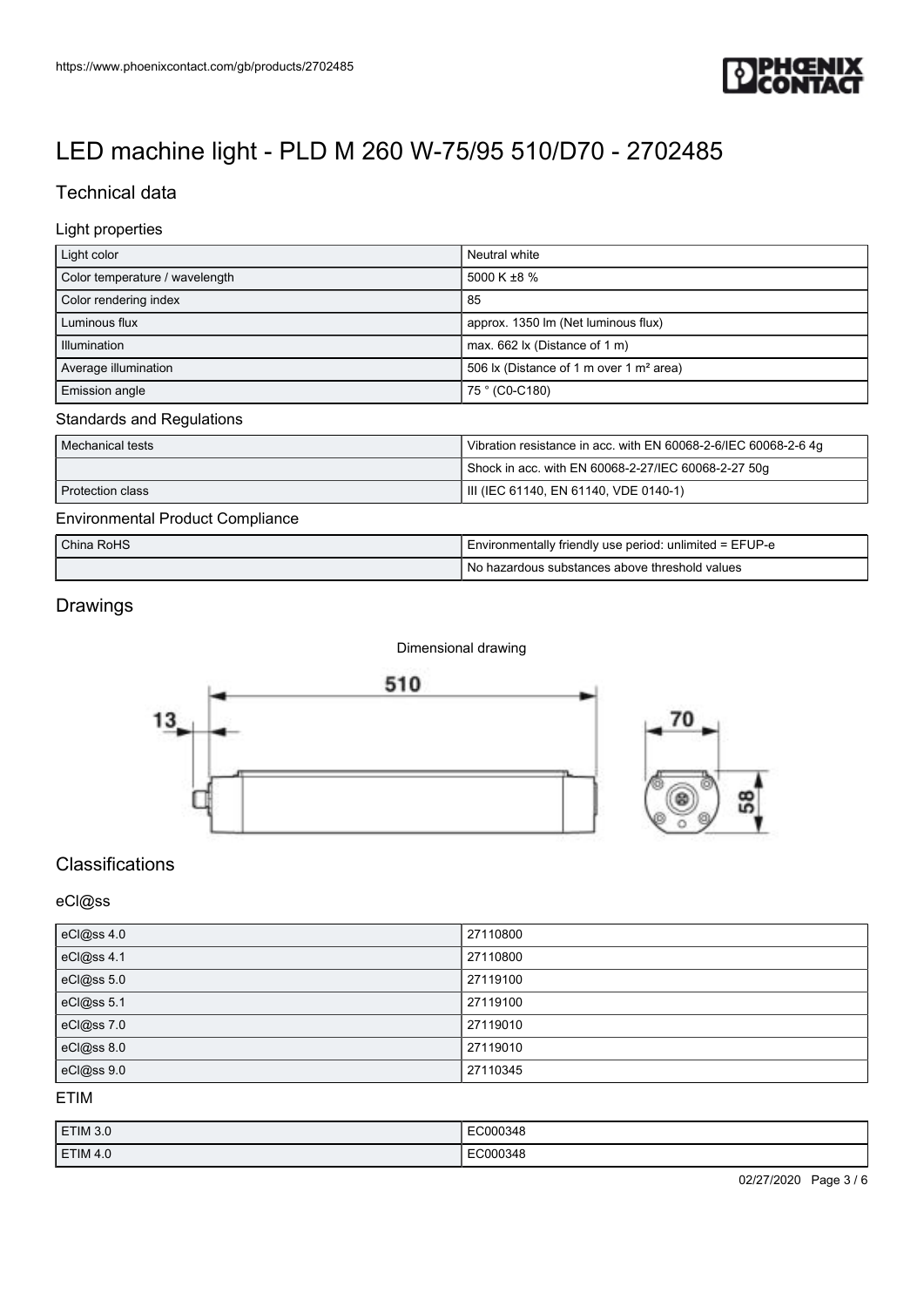

# Classifications

### ETIM

| ETIM 5.0 | EC000348 |
|----------|----------|
| ETIM 6.0 | EC000302 |
| ETIM 7.0 | EC000302 |

### UNSPSC

| UNSPSC 6.01          | 39111510 |
|----------------------|----------|
| <b>UNSPSC 7.0901</b> | 39111510 |
| UNSPSC 11            | 39111510 |
| <b>UNSPSC 12.01</b>  | 39111510 |
| UNSPSC 13.2          | 39101601 |
| UNSPSC 18.0          | 39101601 |
| UNSPSC 19.0          | 39101601 |
| <b>UNSPSC 20.0</b>   | 39101601 |
| <b>UNSPSC 21.0</b>   | 39101601 |

## Approvals

### Approvals

### Approvals

ETLus / cETL / cETLus

#### Ex Approvals

### Approval details

| <b>ETLus</b> | ௵.<br>Intertek                      | http://www.intertek.com | LV-Lighting-Systems |
|--------------|-------------------------------------|-------------------------|---------------------|
| <b>CETL</b>  | ௵                                   | http://www.intertek.com | Luminaires          |
|              | Intertek                            |                         |                     |
| cETLus       | $\overline{\mathbb{D}}$<br>Intertek |                         |                     |

### Accessories

Accessories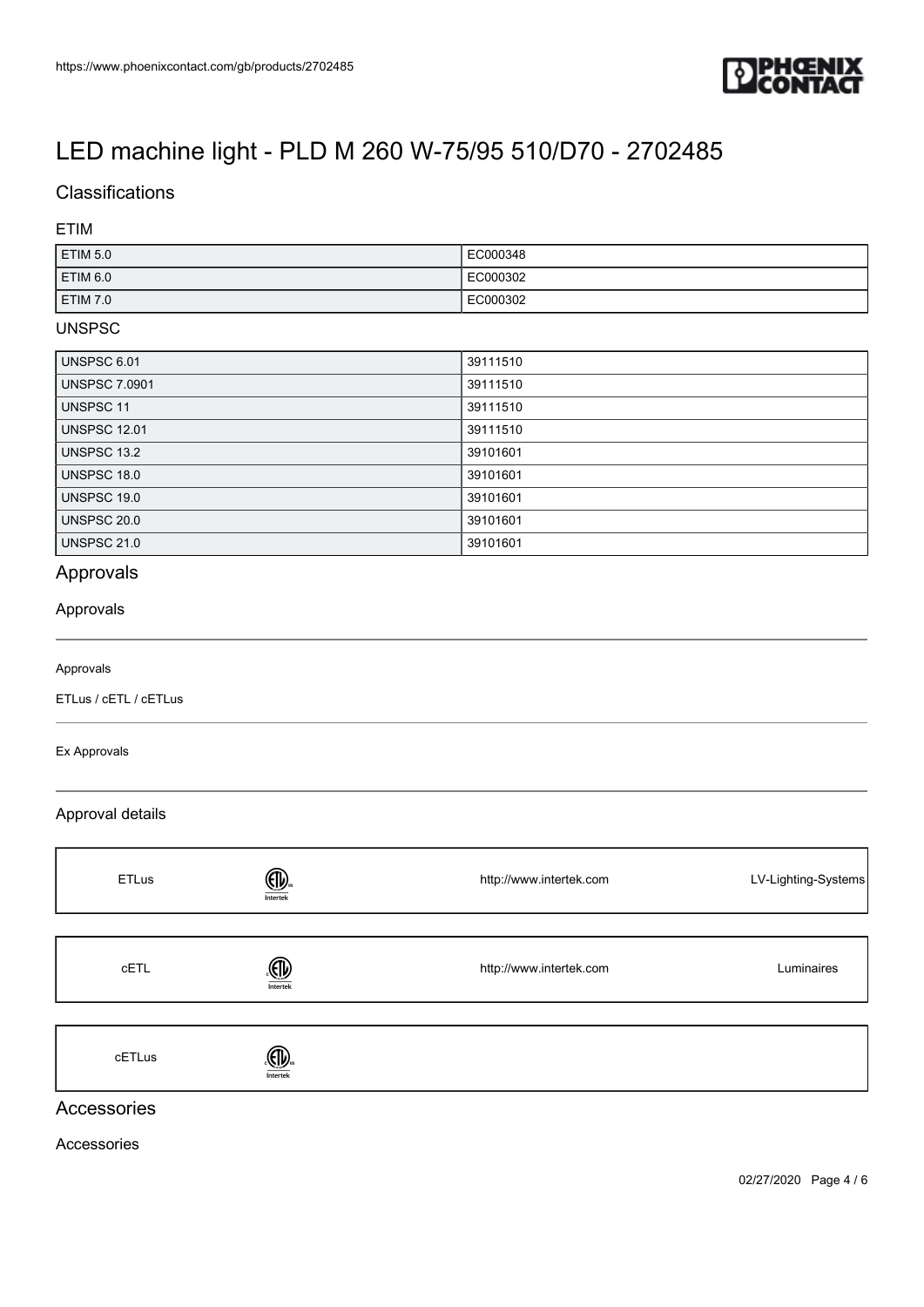

### Accessories

Sensor/actuator cable

[Sensor/actuator cable - SAC-4P- 1,5-PUR/M12FS - 1668108](https://www.phoenixcontact.com/gb/products/1668108)



Sensor/actuator cable, 4-position, PUR halogen-free, black-gray RAL 7021, free cable end, on Socket straight M12, A-coded, cable length: 1.5 m

[Sensor/actuator cable - SAC-4P- 3,0-PUR/M12FS - 1668111](https://www.phoenixcontact.com/gb/products/1668111)



Sensor/actuator cable, 4-position, PUR halogen-free, black-gray RAL 7021, free cable end, on Socket straight M12, A-coded, cable length: 3 m

[Sensor/actuator cable - SAC-4P- 5,0-PUR/M12FS - 1668124](https://www.phoenixcontact.com/gb/products/1668124)



Sensor/actuator cable, 4-position, PUR halogen-free, black-gray RAL 7021, free cable end, on Socket straight M12, A-coded, cable length: 5 m

[Sensor/actuator cable - SAC-4P- 1,5-PUR/M12FR - 1668221](https://www.phoenixcontact.com/gb/products/1668221)



Sensor/actuator cable, 4-position, PUR halogen-free, black-gray RAL 7021, free cable end, on Socket angled M12, A-coded, cable length: 1.5 m

[Sensor/actuator cable - SAC-4P- 3,0-PUR/M12FR - 1668234](https://www.phoenixcontact.com/gb/products/1668234)



Sensor/actuator cable, 4-position, PUR halogen-free, black-gray RAL 7021, free cable end, on Socket angled M12, A-coded, cable length: 3 m